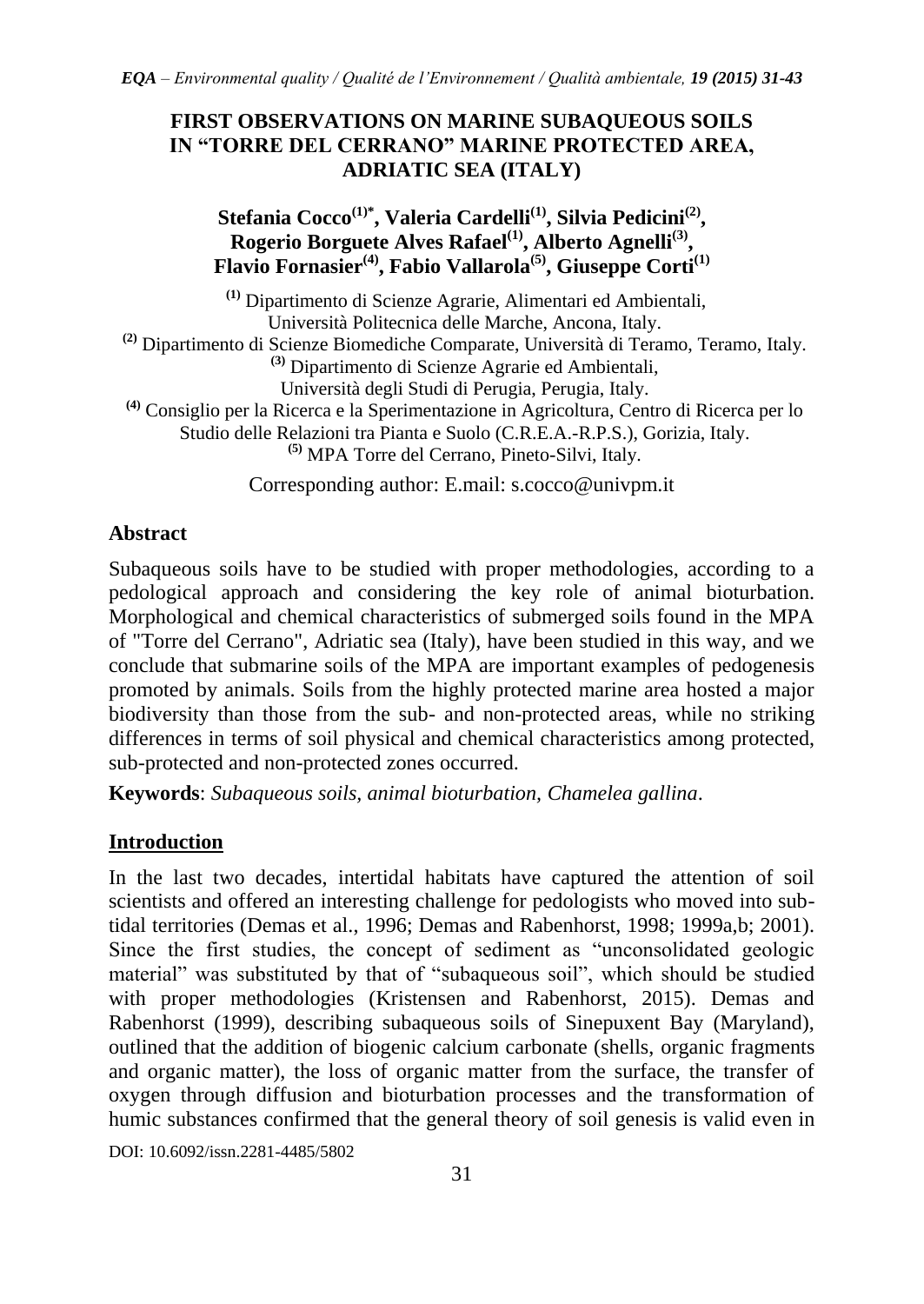subaqueous environment. After the first works of Demas and Rabenhorst, the Soil Survey Staff (1999) changed the soil definition in "the upper limit of soil is the boundary between soil and air, or so shallow water to permit rooting of plants (generally less than 2.5 m)". As a consequence, a revision of the equation for soil formation was proposed to include genesis and distribution of subaqueous soil (Demas and Rabenhorst, 2001). In this way, it is important considering the key role of animal bioturbation on the mixing of parent material, with the resulting particle movement due to the activity of infauna, epifauna, fish and mammals (Darwin, 1881; Cadée, 2001). Kristensen et al. (2012) defined *bioturbation* in intertidal habitats as "all transport processes carried out by animals that directly or indirectly affect sediment matrices as the displacement of particles (sediment reworking) and solutes (burrow ventilation) due to the infauna activity". Many marine organisms typically pump water into and out of sediments during burrowing, feeding and defecation, and these activities modify the local pressure field within the porewater, causing flow of porewater away from and towards the animal (Wethey et al., 2008; Volkenborn et al., 2010). Because of this, we could consider all these animals strictly connected to subaqueous soil formation.

All these observations inspired us to approach a preliminary study on subaqueous soils within a Marine Protected Area of the Adriatic sea (Italy) following a pedological protocol that included description of soil mini-profiles and basic physicochemical analyses of the horizons collected from marine areas with different protection regime. Particular attention was spent to the numerous marine animals that are involved in the bioturbation processes and, consequently, on pedogenesis.

#### **Matherials and methods**

The Marine Protected Area (MPA) of "Torre del Cerrano" was founded by the Italian Department of Environment and Protection of Natural Territories on October 21, 2009. It extends for 3 nautical miles into the sea from the coast and spreads out along 7 km of coastline. The MPA has a surface of about 37  $km^2$  and includes *i*) a highly restricted B Zone having a square-shaped zone with a length of about 1 km,  $ii)$  a sub-restricted C Zone of  $14 \text{ km}^2$  which extends 2 km into the sea from the coast, and *iii*) a scarcely restricted D Zone having a trapezium-shaped area of about 22  $km^2$  spreading out as far as the limit of 3 nautical miles. As indicated in Figure 1, subaqueous soils were sampled respectively out of the MPA surface (transects T5 and T6), in the C area (transects T3 and T4) and in the B area (transects T1 and T2). For each transect, mini-pits were collected at the bathymetries 2, 4, 6, 8 m. Marine mini-pits were retrieved by a mechanical grab bucket mounted on a boat, and removed by using a plastic blade that allowed us to obtain a stable and relatively undisturbed soil profile showing the first 2 or 3 horizons (Fig. 2). Profile descriptions was made according to Schoeneberger et al.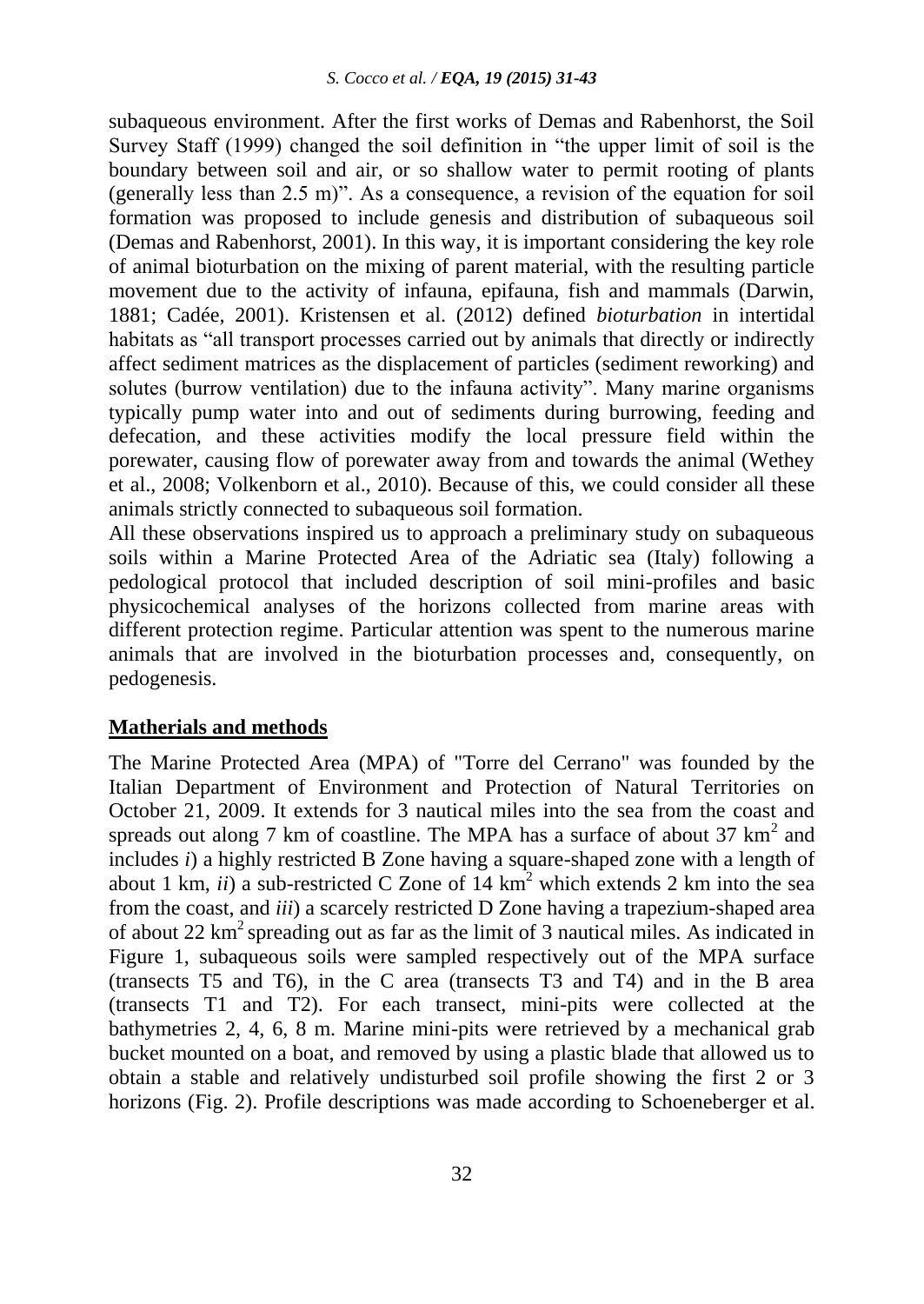(2012), providing additional characteristics like identification and number of bivalves, gastropods, worms, etc. that are involved in bioturbation.



**Figure1** *MPA Torre del Cerrano ( soil and water map).*

Nautical chart I.I.M. n. 34, 1:100.000. Coastline: 7.103 meters



**Figure2** *Soil structure promoted by bioturbators and soil profiles with different coloured horizons.*

DOI: 10.6092/issn.2281-4485/5802 The soil horizons were sampled and collected into plastic bags before drying. Soil texture was assessed by the pipette method (Day, 1965) after the samples were maintained one night submerged in deionized water. Coarse, medium and fine sand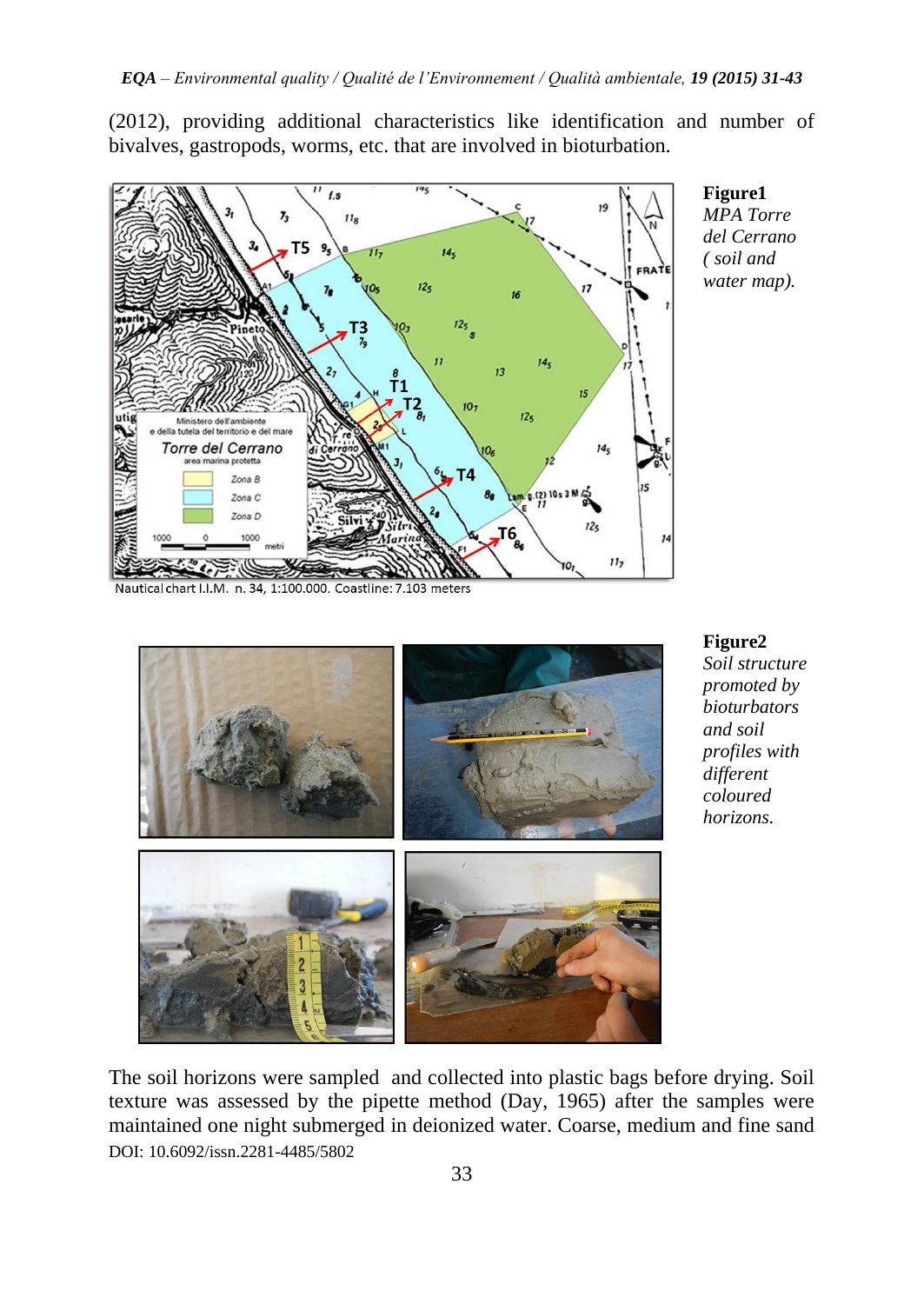$(2-0.5, 0.5-0.25, 0.05-0.053, 0.053)$  mm, respectively) were recovered by wet sieving while silt was separated from clay by sedimentation maintaining the columns at 19–20°C. Soil pH was measured in a 1:2.5 solid:liquid ratio suspension by a combined glass-calomel electrode. Soil conductivity was measured in a 1:5 solid:liquid suspension by a conductimeter. The organic matter content was determined by thermogravimetric analysis (loss of ignition). Bioturbators were identified during soil sampling, diving recognitions, and sediments/soils sampling made by a Van Veen grab.

### **Results and discussions**

Owenia fusiformis

The maximum depth of the collected profile was 8 cm (Table 1). All profiles showed at least two horizons, C1 and C2, which were characterized by variable thickness and colors, this latter being frequently darker in C2 than in C1 (see Figure 2).

All the horizons showed sandy textures; because of the sandy texture, scarcity of humic substances and abundance of  $Na<sup>+</sup>$ , soil aggregation is often at single grain or, in few cases, at weak crumbs. Each horizon showed a variable content of plant remnants and other organic material, but they also included shells, worms, bivalves, gastropods and other animals (Fig. 3).



As shown in Figure 2, the structure was influenced by animals activities, as all these organisms differently contributed to soil aggregation. In fact, according to Gardner et al. (1987), François et al. (1997), and Gérino et al. (2003), on the basis of the animal activity, five groups of bioturbators can be obtained: biodiffusors,

Nephtys sp.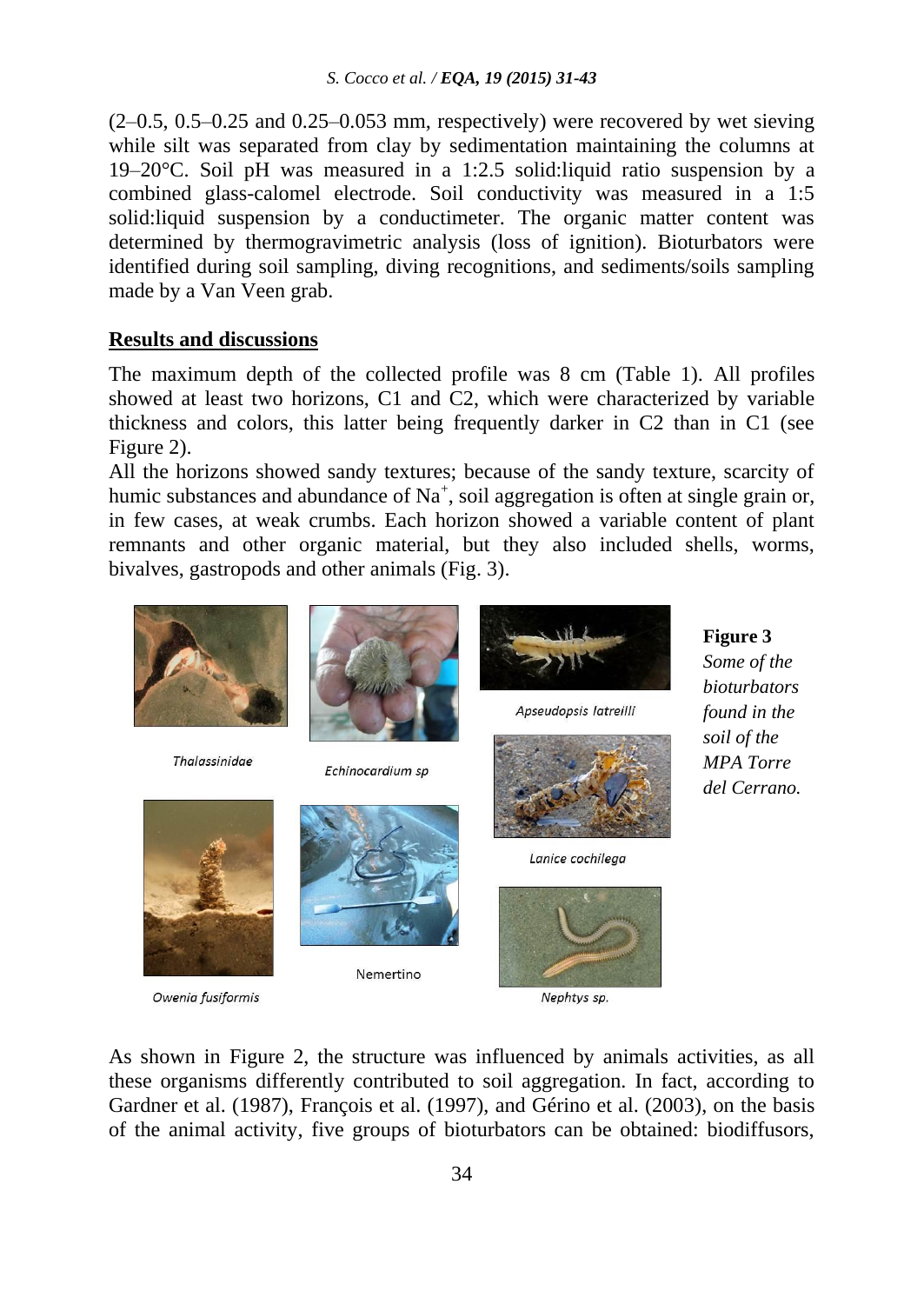upward conveyors, downward conveyors, regenerators, and gallery-diffusors. Biodiffusors randomly mix sediment by free burrowing, while bio-advectors form more permanently occupied burrows that can penetrate deeper into the sediments and convey sediment upwards or downwards (Aller and Aller, 1998; Rosenberg, 2001; François et al., 2002). Bivalves like *Chamelea gallina* is the most diffused bioturbator of this MPA, and are among the major players in the modification of sediments. Among abundant and mobile macrofauna species, heart urchins of the genus *Echinocardium* (Figure 3) are regarded as key sediment bioturbators in marine systems throughout the world (Lohrer, 2005).

While moving horizontally through the sediment, these echinoids both pump oxygenated seawater from the sediment surface toward and around their outer surfaces (irrigation), and displace particles and pore-water of the surrounding sediment (Buchanan, 1966; De Ridder et al., 1987; Kanazawa, 1995). Crustaceans, which were described in high protected soils of the MPA, are among the most common burrowing animals in intertidal and sub-tidal soft sediments. One group of bioturbators of particular interest is that of the Thalassinidean decapods (Figure 3), which occur globally in all Mediterranean sea due to their burrowing life habit. Thalassinideans form one of the most active groups of burrowing macrofauna in coastal sediments as they create large, complex burrows that can increase the sediment surface area by up to 9 m<sup>2</sup> for every m<sup>2</sup> of the sediment surface (Griffis and Suchanek, 1991). Thalassinidean burrows not only provide protection from predators, but also buffer external environmental perturbations and provide a locus for feeding, moulting and breeding (Atkinson & Taylor, 1988; Bromley, 1990). Burrow irrigation behaviour influences the degree of oxygenation within the burrow, and the complexity of burrow architecture affects the spatial distribution of oxygen through the burrow. Such irrigation allows the introduction of oxygen deep into otherwise anoxic sediment (Aller, 1988). Worms like *Arenicola marina*, which was found in our site, is a typical head-down 'conveyor belt' feeder, which stays more or less permanently in its burrow while eating subsurface sediment and defecating at the surface. We could compared this activity with that of *Lumbricus terrestris*, which frequently improved terrestrial soil structure producing similar soil-casts (Figure 2).

The large tubiculous *Owenia fusiformis* (Figure 3) occurred in high number especially in the soils from protected and sub-protected areas, and is an active bioturbator as it builds discrete vertical burrows, ingests parts of sediments at depth and egests it at the sediments surface, so producing faecal mounds (Weffer et al., 2000). During the sampling it has been registered the presence of the tube-dwelling polychaete *Lanice conchilega*, which acts as a piston when moving in its tube, exchanging burrow water with the overlying water.

This mechanism, termed 'piston-pumping', is also potentially important in other smaller tube dwelling organisms (Forster and Graf, 1995).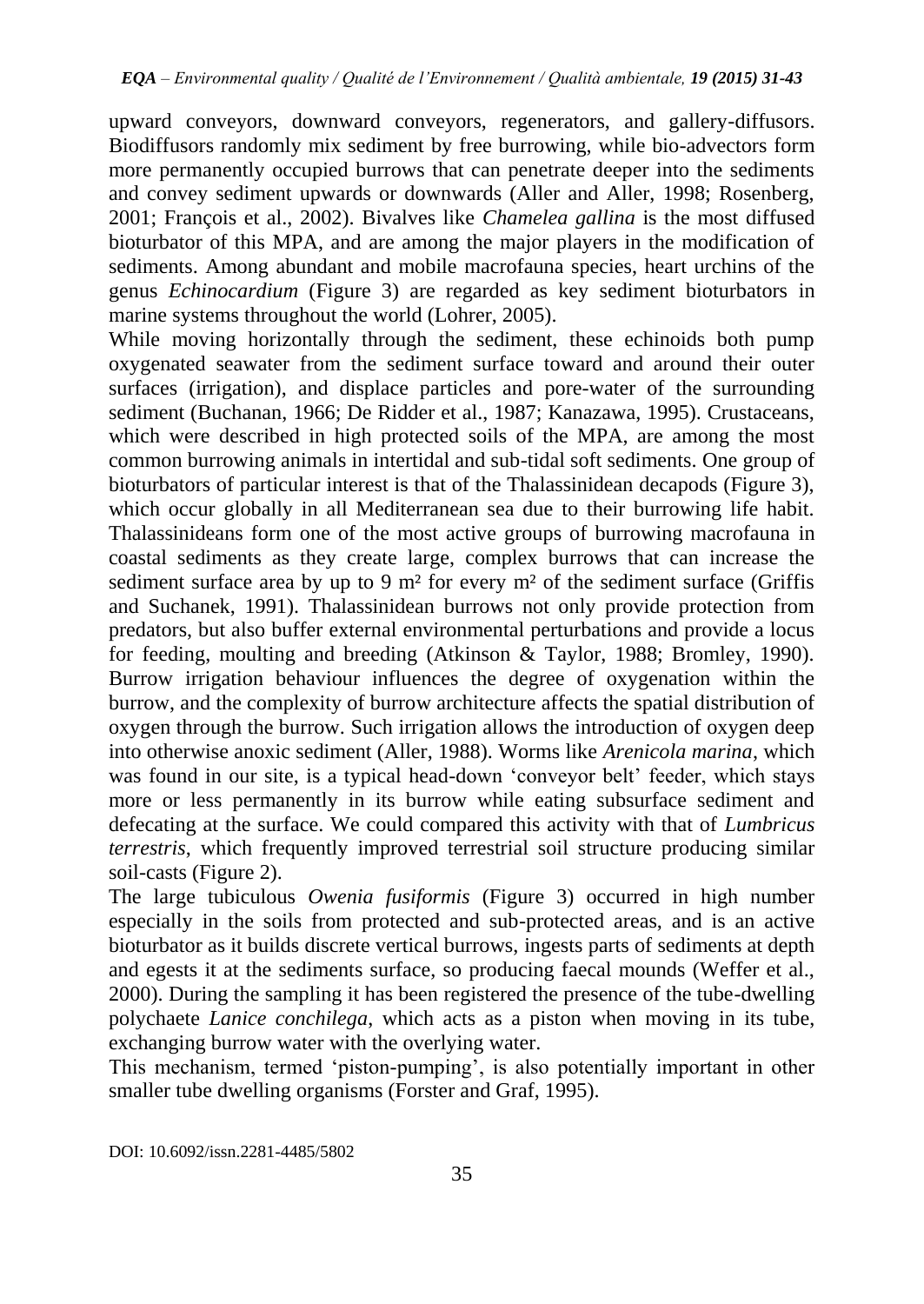| Transect<br>profiles     | Horizons<br>Depth <sub>cm</sub> |           | Wet Color <sup>a</sup><br>Dry Color <sup>a</sup> | Texture | <b>Structure</b>   | Fauna <sup>d</sup>                                                                         | Other observations <sup>e</sup>    |  |
|--------------------------|---------------------------------|-----------|--------------------------------------------------|---------|--------------------|--------------------------------------------------------------------------------------------|------------------------------------|--|
| 5/1<br>(2 <sub>m</sub> ) | C1                              | $0 - 2.5$ | 2.5Y 4/2<br>2.5Y 7/2                             | S       | sg                 |                                                                                            | shells, plant remnants             |  |
|                          | C <sub>2</sub>                  | $2.5 - 5$ | 2.5Y 2.5/1<br>2.5Y 6/2                           | S       | sg                 | Chamelea gallina +                                                                         | shells, pebbles                    |  |
| 5/2<br>(4 <sub>m</sub> ) | C1                              | $0 - 3$   | 2.5Y 4/3<br>2.5Y 6/2                             | S       | sg                 | Echinocardium cordatum +<br>Chamelea gallina +                                             | odor +                             |  |
|                          | C <sub>2</sub>                  | $3 - 5$   | 2.5Y 3/2<br>2.5Y 6/2                             | S       | g                  | Chamelea gallina +                                                                         | shells, odor ++                    |  |
| 5/3<br>(6 <sub>m</sub> ) | C1                              | $0-1$     | 2Y 4/3<br>10Y 6/2                                | S       | sg &<br>1f cr      | Worms +<br>Chamelea gallina +                                                              | shells, plant<br>remnants, odor ++ |  |
|                          | C <sub>2</sub>                  | $1-4$     | 2Y 4/2<br>2.5Y 6/2                               | S       | sg                 | worms, mussels +                                                                           | charcoal, odor +                   |  |
| 5/4                      | C1                              | $0 - 4$   | 2.5Y 4/2<br>2.5Y 6/3                             | S       | sg                 | Chamelea gallina +<br>razor shells +                                                       | shells                             |  |
| (8 <sub>m</sub> )        | C <sub>2</sub>                  | 4-6       | 2.5Y 3/2<br>5Y 6/3                               | S       | sg                 |                                                                                            |                                    |  |
| 3/1<br>(2 <sub>m</sub> ) | C1                              | $0 - 3.5$ | 2.5Y 4/4<br>5Y 6/3                               | S       | sg                 | Chamelea gallina +<br>mussels, worms +                                                     | shells, $odor$ $++$                |  |
|                          | C <sub>2</sub>                  | $3.5 - 5$ | 2.5Y 3/3<br>2.5 Y 5/3                            | S       | sg                 | Chamelea gallina +<br>mussels, worms +                                                     | $odor +++$                         |  |
| 3/2<br>(4 <sub>m</sub> ) | C1                              | $0 - 2$   | 2.5Y 4/3<br>2.5Y 6/4                             | S       | sg                 | Copepods +<br>Chamelea gallina +<br>mussels, worms +                                       | shells, plant remnants             |  |
|                          | C <sub>2</sub>                  | $2 - 4$   | $2.5Y$ $3/1$<br>$2.5Y$ 7/3                       | S       | sg                 | Chamelea gallina +<br>mussels, worms +                                                     | shells, plant remnants             |  |
| 3/3<br>(6 <sub>m</sub> ) | C1                              | $0-5$     | 2.5Y 4/4<br>2.5Y 6/3                             | S       | sg                 | Chamelea gallina +<br>mussels, worms +                                                     | shells, plant remnants             |  |
|                          | C <sub>2</sub>                  | $5 - 7$   | 2.5Y 3/4<br>2.5Y 6/2                             | S       | sg                 | Chamelea gallina +<br>mussels, worms +                                                     | shells, plant remnants             |  |
| 3/4<br>(8 <sub>m</sub> ) | C1                              | $0 - 3$   | 2.5Y 4/3<br>2.5Y 6/2                             | S       | sg &<br>1f cr      | Chamelea gallina +<br>mussels, worms +                                                     | shells, plant<br>remnants, odor +  |  |
|                          | C <sub>2</sub>                  | $3 - 7$   | 2.5Y 4/2<br>2.5Y 6/3                             | S       | sg                 | Chamelea gallina +<br>mussels, worms +                                                     | shells, plant remnants             |  |
| 1/1<br>(2 <sub>m</sub> ) | C1                              | $0-3$     | $2.5Y$ 4/3<br>2.5Y6/3                            | S       | sg $\&$<br>1f cr   | Chamelea gallina +<br>mussels, worms, Nemertini+,<br>Neverita josephinia+<br>Gastropoda ++ | casts, many shells                 |  |
|                          | C <sub>2</sub>                  | $3 - 5$   | 2.5Y 3/2<br>10YR 6/2                             | S       | sg                 | Chamelea gallina +<br>mussels, worms                                                       | shells, plant remnants             |  |
| 1/2<br>(4 <sub>m</sub> ) | C1                              | $0 - 4$   | 2.5Y 3/2<br>2.5Y6/3                              | S       | sg                 | Chamelea gallina $++$<br>mussels, worms +                                                  | shells, plant remnants             |  |
|                          | C <sub>2</sub>                  | 4-5       | 2.5Y 4/2<br>2.5Y 6/3                             | S       | sg                 | Chamelea gallina $++$<br>mussels, worms ++                                                 | shells, plant remnants             |  |
| 1/3<br>(6 <sub>m</sub> ) | C1                              | $0-6$     | 2.5Y 4/2<br>5Y 6/3                               | S       | sg                 | Owenia fusiformis $++$<br>Chamelea gallina $++$<br>mussels, worms +                        | shells, plant remnants             |  |
|                          | C <sub>2</sub>                  | $6 - 7$   | $2.5Y$ 4/3<br>5Y 6/3                             | S       | sg                 | Chamelea gallina $++$<br>mussels, worms +                                                  | shells, plant remnants             |  |
| 1/4                      | C1                              | $0-3$     | 2.5Y 4/2<br>5Y 6/3                               | S       | $sg \&$<br>1f,m cr | Chamelea gallina $++$<br>mussels, worms +++                                                | shells, plant remnants             |  |
| (8 <sub>m</sub> )        | C <sub>2</sub>                  | $3 - 6$   | 2.5Y 3/2<br>5Y 6/3                               | S       | sg                 | Chamelea gallina $++$<br>mussels, worms +                                                  | shells, plant remnants             |  |

**Table 1**. *Morphological description of subaqueous soils along six transects in the MPA of Torre del Cerrano, Teramo (Italy). Transects are listed from North to South (5, 3, 1, 2, 4, 6), while for each transect soils are listed by increasing bathymetry (2, 4, 6, 8 m).*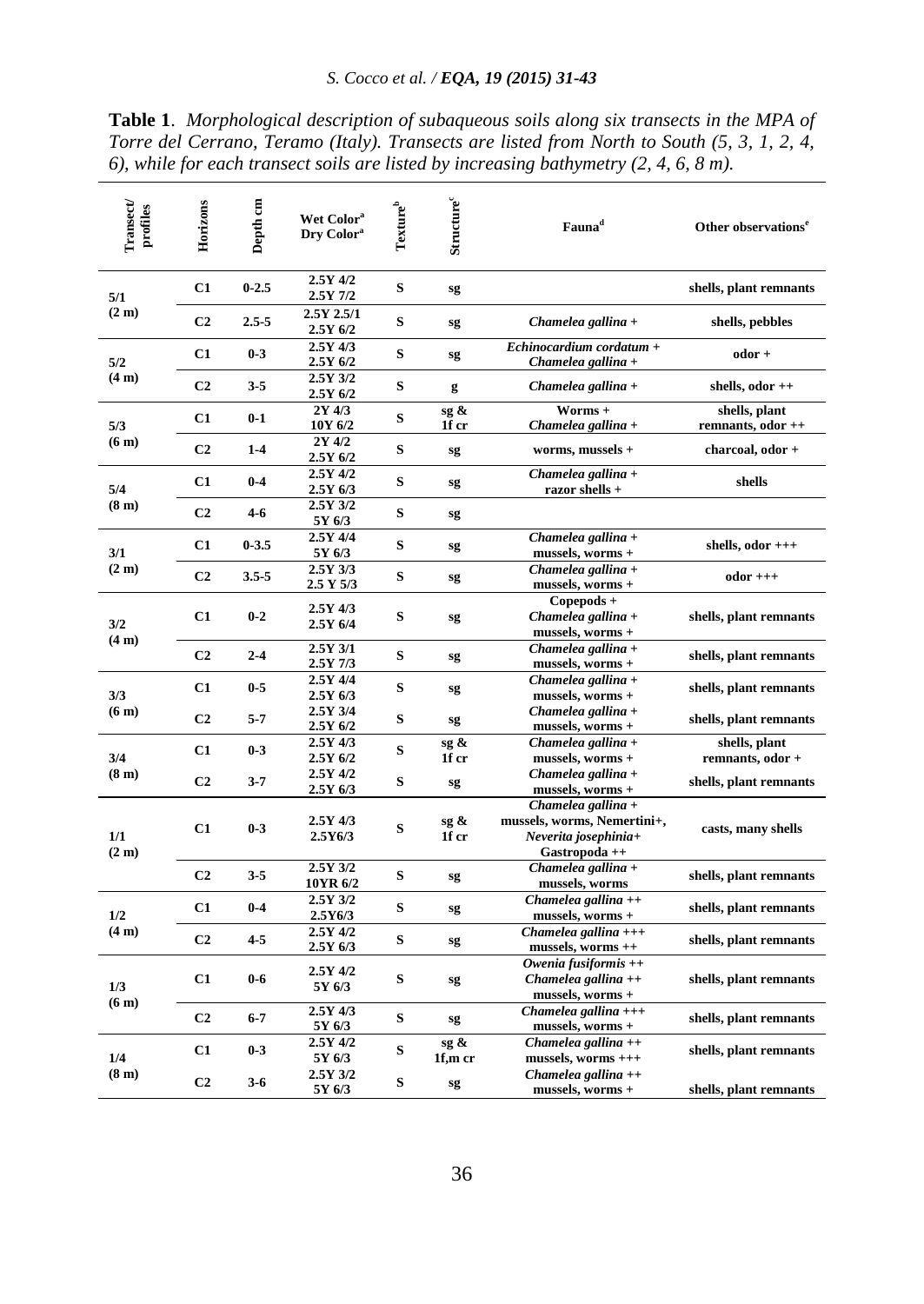| 2/1                      | C1             | $0 - 2$   | $2.5Y$ 4/2<br>2.5Y 6/2           | S         | sg &<br>1f,m cr | worms $+++$<br>Owenia fusiformis $++$<br>Chamelea gallina +, mussels                     | abundant shells,<br>plant remnants           |  |
|--------------------------|----------------|-----------|----------------------------------|-----------|-----------------|------------------------------------------------------------------------------------------|----------------------------------------------|--|
| (2 <sub>m</sub> )        | C <sub>2</sub> | $2 - 4$   | $2.5Y$ $3/2$<br>2.5Y 6/2         | S         | sg              | Chamelea gallina $++$<br>worms, mussels +                                                | abundant shells,<br>plant remnants           |  |
| 2/2<br>(4 <sub>m</sub> ) | C1             | $1 - 2.5$ | $2.5Y$ 4/3<br>2.5Y 6/2           | S         | sg              | $shrimps++$<br>Owenia fusiformis $++$<br>Chamelea gallina $++$<br>worms, mussels +       | abundant shells,<br>plant remnants           |  |
|                          | C <sub>2</sub> | $2.5 - 6$ | $2.5Y$ 4/2<br>5Y 6/3             | S         | sg              | Chamelea gallina $++$<br>worms mussels ++                                                | abundant shells,<br>plant remnants           |  |
| 2/3                      | C <sub>1</sub> | $0 - 4$   | 2.5Y 4/2<br>2.5Y 6/2             | ${\bf S}$ | sg              | $Echinocardium\ cordot$<br>Chamelea gallina $++$<br>worms, mussels +                     | abundant shells,<br>plant remnants           |  |
| (6 <sub>m</sub> )        | C <sub>2</sub> | $4 - 8$   | 2.5Y 3/2<br>5Y 6/3               | S         | sg              | Chamelea gallina $++$<br>worms, mussels ++                                               | abundant shells,<br>plant remnants           |  |
| 2/4                      | C1             | $1 - 5.5$ | $2.5Y$ 4/2<br>5Y 6/2             | S         | sg &<br>1f,m cr | Chamelea gallina $++$<br>worms, mussels +++                                              | abundant shells,<br>plant remnants           |  |
| (8 <sub>m</sub> )        | C <sub>2</sub> | $5.5 - 7$ | $2.5Y\overline{5/3}$<br>2.5Y 6/2 | S         | sg              | Chamelea gallina +<br>worms, mussels +                                                   | abundant shells,<br>plant remnants           |  |
| 4/1<br>(2 <sub>m</sub> ) | C1             | $1 - 3.5$ | 2.5Y 5/3<br>2.5Y 6/3             | S         | sg              | Owenia fusiformis $++$<br>Chamelea gallina $++$<br>worms, mussels ++                     | abundant shells,<br>plant remnants           |  |
|                          | C <sub>2</sub> | $3.5 - 7$ | 2.5Y 4/2<br>$2.5Y$ 6/2           | S         | sg              | Owenia fusiformis $++$<br>Chamelea gallina $++$<br>worms, mussels ++                     | abundant shells,<br>plant remnants           |  |
| 4/2<br>(4 <sub>m</sub> ) | C1             | $0 - 2$   | $2.5Y$ 4/2<br>5Y 6/3             | S         | sg &<br>1f-m cr | Chamelea gallina $++$<br>Owenia fusiformis $++$<br>worms, mussels ++                     | abundant shells,<br>plant remnants           |  |
|                          | C <sub>2</sub> | $2 - 5$   | $2.5Y$ $2.5/1$<br>5Y 6/2         | S         | sg              | Chamelea gallina $++$<br>worms, mussels ++                                               | abundant shells,<br>plant remnants           |  |
| 4/3<br>(6 <sub>m</sub> ) | C1             | $0 - 2.5$ | $2.5Y$ 4/3<br>2.5Y6/3            | ${\bf S}$ | sg              | Owenia fusiformis $++$<br>Pagurus bernhardus +<br>Chamelea gallina +<br>worm, mussels ++ | abundant shells,<br>plant remnants           |  |
|                          | C <sub>2</sub> | $2.5 - 5$ | $2.5Y$ $3/3$<br>2.5Y 6/3         | S         | sg              | Chamelea gallina $++$<br>worms, mussels +                                                | abundant shells,<br>plant remnants           |  |
| 4/4<br>(8 <sub>m</sub> ) | C1             | $0 - 2$   | $2.5Y$ 4/3<br>2.5Y 6/2           | S         | sg              | Owenia fusiformis +<br>Pagurus bernhardus +<br>Chamelea gallina +<br>worm, mussels ++    | abundant shells,<br>plant remnants           |  |
|                          | C <sub>2</sub> | $2 - 5$   | $2.5Y$ $3/3$<br>5Y 6/2           | S         | sg &<br>1f-m cr | Pagurus bernhardus +<br>Chamelea gallina +<br>worms, razor shells ++                     | abundant shells,<br>plant remnants           |  |
| 6/1                      | C1             | $0 - 3$   | $2.5Y$ 4/3<br>$2.5Y$ 6/2         | S         | sg &<br>1f cr   | Pagurus bernhardus +<br>Worms $+$ , Chamelea gallina $+$                                 | Shells, pebbles,<br>darker color at sites    |  |
| (2 <sub>m</sub> )        | C <sub>2</sub> | $3 - 5$   | $2.5Y$ 4/3<br>2.5Y 6/2           | ${\bf S}$ | Sg              | Chamelea gallina +                                                                       | shells, pebbles                              |  |
| 6/2                      | C1             | $0 - 4$   | $2.5Y$ 4/3<br>2.5Y 6/2           | S         | sg &<br>1f cr   | Chamelea gallina +<br>$mussels +$                                                        | casts, shells, pebbles,<br>plant remnants    |  |
| (4 <sub>m</sub> )        | C <sub>2</sub> | $4 - 5$   | 2.5Y 3/1<br>5Y 6/2               | S         | sg              | Chamelea gallina +<br>mussels +                                                          | casts, shells, pebbles,<br>plant remnants    |  |
| 6/3                      | C1             | $0 - 4$   | 2.5Y 4/2<br>2.5Y6/3              | ${\bf S}$ | sg              | Chamelea gallina +                                                                       | shells, pebbles, plant<br>remnants           |  |
| (6 <sub>m</sub> )        | C <sub>2</sub> | $4 - 6$   | 2.5Y 3/2<br>$2.5y\ 6/3$          | ${\bf S}$ | sg              | Chamelea gallina +<br>mussels, worms +                                                   | shells, pebbles, plant<br>remnants           |  |
| 6/4                      | C1             | $0 - 3$   | 2.5Y 4/2<br>2.5Y 6/2             | ${\bf S}$ | sg              | Chamelea gallina +<br>mussels, worms +                                                   | shells, pebbles, plant<br>remnants           |  |
| (8 <sub>m</sub> )        | C <sub>2</sub> | 3-5       | 2.5Y4/3<br>2.5Y6/3               | S         | sg              | Chamelea gallina +<br>mussel, worms +                                                    | shells, pebbles, plant<br>remnants, charcoal |  |

**a) moist and crushed, according to the Munsell Soil Color Charts --- b) S=sandy --- c) sg = single grain; 1 = weak; f = fine, m**  = medium; cr = crumb ---  $d^0$  + = 1-2 individuals per 3 dm<sup>2</sup>, ++ = 3-5 individuals per 3 dm<sup>2</sup>, +++ = more than 6 individuals per 3 dm<sup>2</sup> ---  $e^0$  referred to odor: + = feeble, ++ = evident, +++ = intense.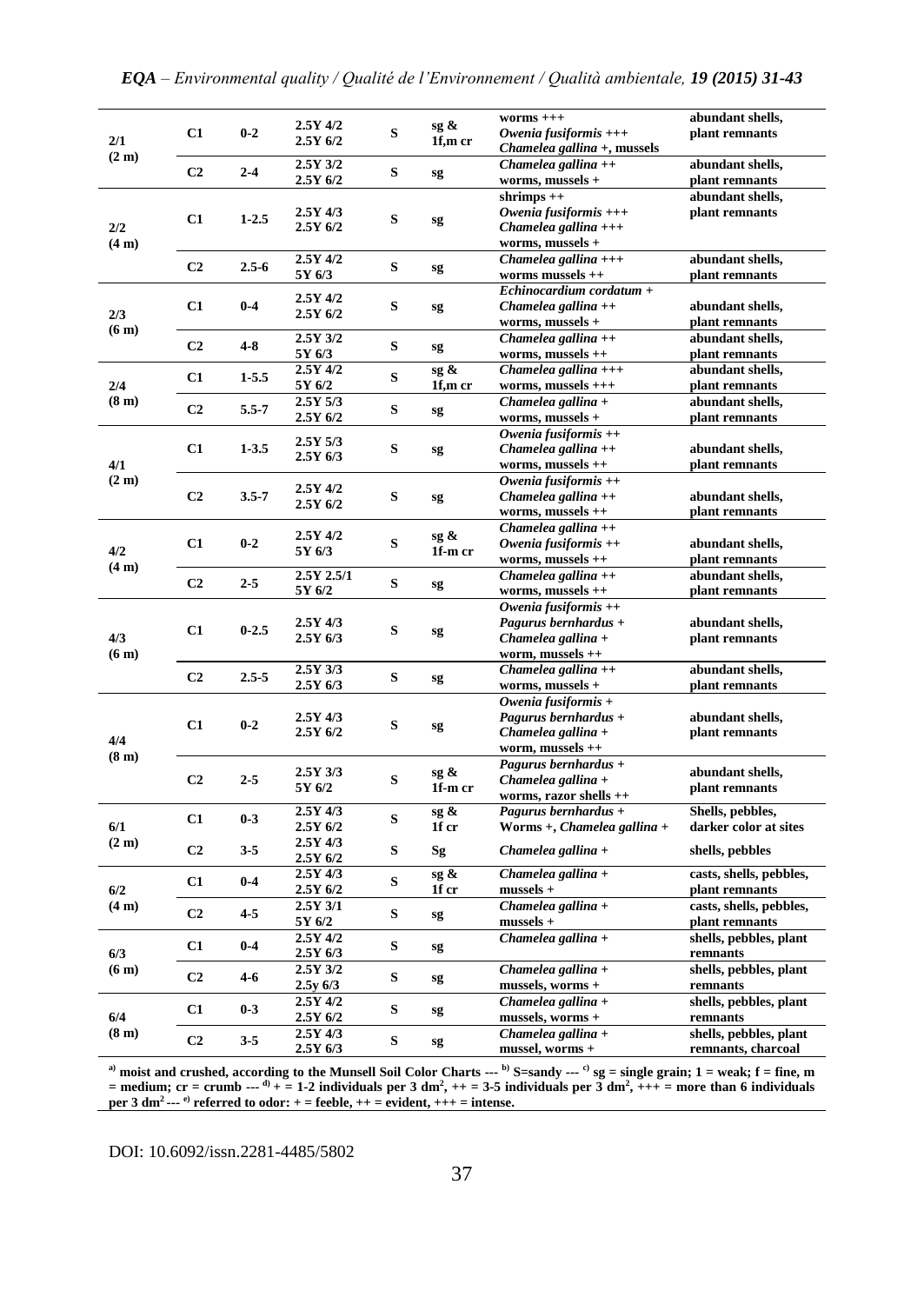Further, it is well known that crab-bioturbators like *Pagurus bernhardus*, which was widespread especially in the protected area, affect carbon burial (Gutierrez et al., 2006), and enhance sediment oxygenation (Daleo et al., 2007), benthic metabolism (Fanjul et al., 2011), and nutrient benthic flux (Fanjul et al., 2011).

The mixing and displacement of sediments by benthic macrofauna has major biogeochemical implications, and can control rates of organic matter degradation and carbon burial. It has been shown that bioturbation may increase microbial abundance and viable microbial biomass (Steward et al., 1996), and lead to establishing specific microbial communities in the burrows of macrorganisms (Marinelli et al., 2002; Matsui et al., 2004; Papaspyrou et al., 2005). For this reason, bioturbators have long been considered 'ecosystem engineers' (Jones, 1994; Lawton, 1994), and their presence can create unique micro-niches for sediment microrganisms to inhabit (Fenchel, 1996; Kristensen, 2005; Bertics, 2010). The physical mixing and irrigation of the sediments by benthic macrofauna has an important influence on the structure and diversity of benthic microbial communities. For example, infaunal burrow walls can have 10-fold higher numbers of bacteria compared with surrounding sediment (Papaspyrou et al., 2005). Finally, the presence of all these bioturbators that are able to modify porosity and consistency of the sediments, was considered responsible for the formation of aggregates and casts, and of the modification of sediments into soil.

Texture analysis (Table 2) confirmed field tests (Table 1), showing the prevalence of the medium and fine sand fractions and the virtually absence of clay. In all the samples, pH values ranged from 7.82 to 8.33, but they mostly were around 8.2-8.3: also electrical conductivity varied slightly, from 2.2 to 4.3 dS  $m^{-1}$  (Table 2).

The content of organic matter was relatively narrow (from 0.9 to 3.7%), but Figure 4 shows that it decreased from the Northen to the Southern transect. Interestingly, in all the investigated areas, even at 8 m of bathymetry, we observed morphological and analytical differences between the superficial C1 horizon (recently deposited sediments) and the underlying C2 horizon (pedogenized sediments).

As a matter of fact, bioturbation and excretion of organics produced by the marine fauna has changed the physical, chemical and biological properties of the sediments so to transform them into soil. Analogous to the "rhizosphere effect", which is often responsible of considerable pedogenic changes into sub-aerial soils, we would consider the genesis of submerged soils at bathymetry or conditions that prevent plant settlement as the product of a "zoosphere effect", whose action is mainly detectable in Wassents. By providing a theoretical reinforcement to the submarine pedogenesis debate, we suggest to expand soil studies till maritime territories with 8 m (or more) of bathymetry, provided that sea bottom is prone to pedogenesis.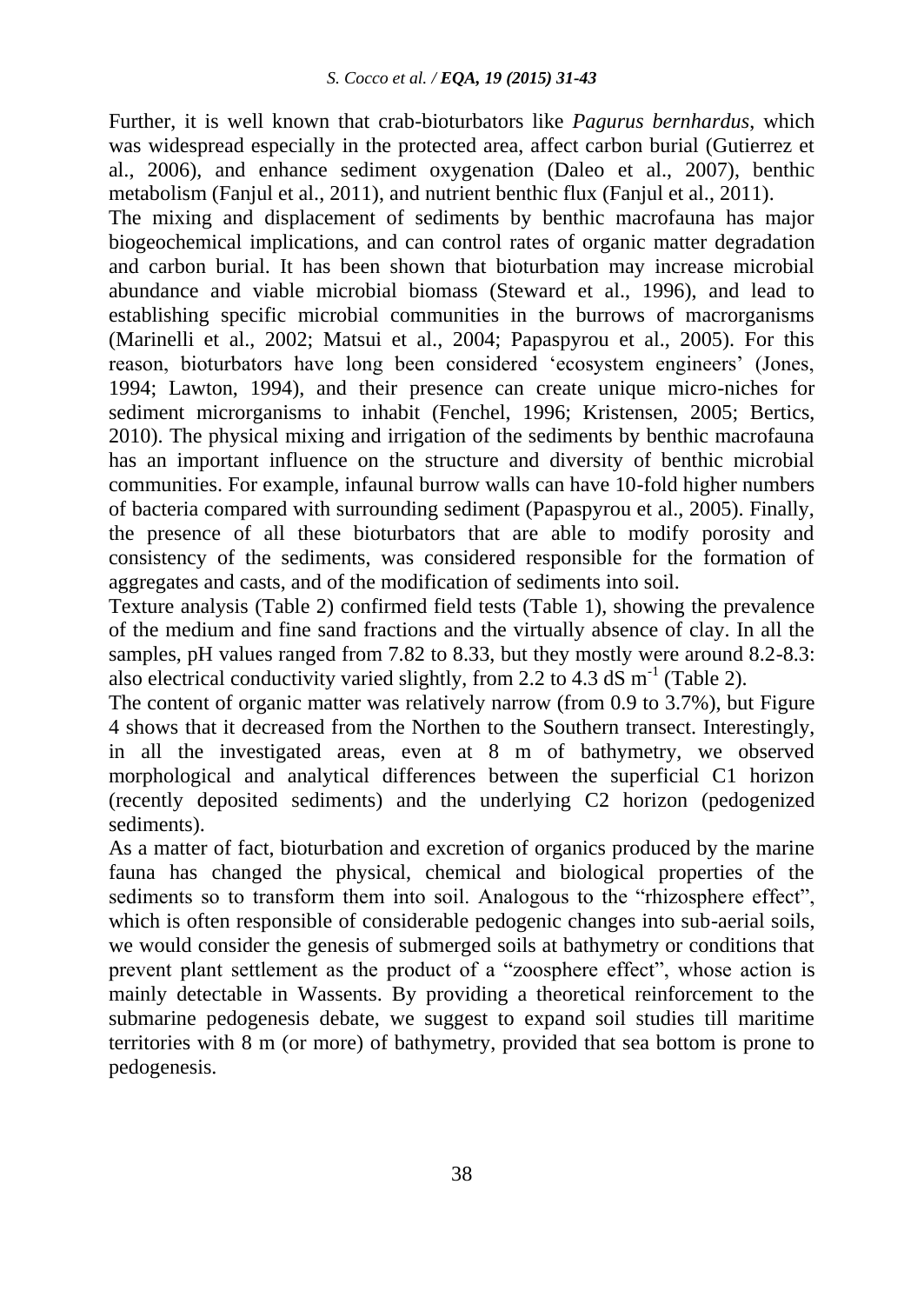| <b>Transect</b> | <b>Horizons</b>      | <b>Depth</b>           | Texture (%)                                                                                                                      |                |                     |            |                                                                                          |              | <b>Electrical</b><br>conductivity | Organic<br>matter |
|-----------------|----------------------|------------------------|----------------------------------------------------------------------------------------------------------------------------------|----------------|---------------------|------------|------------------------------------------------------------------------------------------|--------------|-----------------------------------|-------------------|
| profiles        |                      | (cm)                   | Coarse<br>sand                                                                                                                   | Medium<br>sand | <b>Fine</b><br>sand | Silt       | Clay                                                                                     |              | $(dS m-1)$                        | (%)               |
| 5/1             | C1                   | $0 - 2.5$              | 1.1                                                                                                                              | 78.8           | 17.3                | 2.8        | <d.l.< td=""><td>8.21</td><td>3.67</td><td>1.13</td></d.l.<>                             | 8.21         | 3.67                              | 1.13              |
|                 | C <sub>2</sub>       | $2.5 - 4$              | 6.0                                                                                                                              | 73.2           | 19.6                | 1.2        | <d.l.< td=""><td>8.22</td><td>2.71</td><td>1.49</td></d.l.<>                             | 8.22         | 2.71                              | 1.49              |
| 5/2             | C1                   | $0 - 3$                | 0.3                                                                                                                              | 76.6           | 19.9                | 3.2        | <d.l.< td=""><td>8.25</td><td>3.85</td><td>1.70</td></d.l.<>                             | 8.25         | 3.85                              | 1.70              |
|                 | C <sub>2</sub>       | $3 - 4$                | 0.4                                                                                                                              | 75.0           | 20.6                | 4.0        | <d.l.< td=""><td>8.23</td><td>4.08</td><td>2.15</td></d.l.<>                             | 8.23         | 4.08                              | 2.15              |
| 5/3             | C1                   | $0 - 1$                | 0.4                                                                                                                              | 61.2           | 37.9                | 0.5        | <d.l.< td=""><td>8.19</td><td>3.44</td><td>2.12</td></d.l.<>                             | 8.19         | 3.44                              | 2.12              |
|                 | C <sub>2</sub>       | $1 - 4$                | 0.2                                                                                                                              | 77.3           | 20.0                | 2.5        | <d.l.< td=""><td>8.24</td><td>3.70</td><td>0.93</td></d.l.<>                             | 8.24         | 3.70                              | 0.93              |
| 5/4             | C1                   | $0 - 4$                | <d.l.< td=""><td>61.7</td><td>37.9</td><td>0.4</td><td><d.l.< td=""><td>8.21</td><td>3.28</td><td>1.37</td></d.l.<></td></d.l.<> | 61.7           | 37.9                | 0.4        | <d.l.< td=""><td>8.21</td><td>3.28</td><td>1.37</td></d.l.<>                             | 8.21         | 3.28                              | 1.37              |
|                 | C <sub>2</sub>       | $4 - 6$                | <d.l.< td=""><td>36.0</td><td>56.7</td><td>7.3</td><td><d.l.< td=""><td>8.21</td><td>3.67</td><td>2.24</td></d.l.<></td></d.l.<> | 36.0           | 56.7                | 7.3        | <d.l.< td=""><td>8.21</td><td>3.67</td><td>2.24</td></d.l.<>                             | 8.21         | 3.67                              | 2.24              |
| 3/1             | C1                   | $0 - 3.2$              | 0.3                                                                                                                              | 67.4           | 30.6                | 1.7        | <d.l.< td=""><td>8.29</td><td>3.99</td><td>1.28</td></d.l.<>                             | 8.29         | 3.99                              | 1.28              |
|                 | C <sub>2</sub>       | 3.2-4.5                | 0.3                                                                                                                              | 74.2           | 24.2                | 1.3        | <d.l.< td=""><td>8.24</td><td>3.86</td><td>1.28</td></d.l.<>                             | 8.24         | 3.86                              | 1.28              |
| 3/2             | C1                   | $0 - 2$                | 0.2                                                                                                                              | 65.2           | 32.6                | 2.0        | <d.l.< td=""><td>8.31</td><td>3.78</td><td>1.89</td></d.l.<>                             | 8.31         | 3.78                              | 1.89              |
|                 | C <sub>2</sub>       | $2 - 3$                | 0.2                                                                                                                              | 65.7           | 31.1                | 3.0        | <d.l.< td=""><td>8.31</td><td>3.56</td><td>1.07</td></d.l.<>                             | 8.31         | 3.56                              | 1.07              |
| 3/3             | C1                   | $0 - 5$                | 0.2                                                                                                                              | 45.0           | 53.7                | 1.1        | <d.l.< td=""><td>8.33</td><td>3.56</td><td>1.39</td></d.l.<>                             | 8.33         | 3.56                              | 1.39              |
|                 | C <sub>2</sub>       | $5 - 6.5$              | 0.2                                                                                                                              | 58.9           | 40.3                | 0.6        | <d.l.< td=""><td>8.33</td><td>3.93</td><td>0.96</td></d.l.<>                             | 8.33         | 3.93                              | 0.96              |
| 3/4             | C1                   | $0 - 3$                | 0.2                                                                                                                              | 45.0           | 53.9                | 0.9        | <d.l.< td=""><td>8.26</td><td>4.08</td><td>3.74</td></d.l.<>                             | 8.26         | 4.08                              | 3.74              |
|                 | C <sub>2</sub>       | $3 - 6.5$              | 0.3                                                                                                                              | 34.7           | 63.4                | 1.6        | <d.l.< td=""><td>8.32</td><td>4.01</td><td>2.94</td></d.l.<>                             | 8.32         | 4.01                              | 2.94              |
| 1/1<br>1/2      | $\overline{c}$       | $0 - 3$                | 0.4                                                                                                                              | 79.0           | 18.4                | 2.2        | <d.l.< td=""><td>8.26</td><td>2.76</td><td>0.88</td></d.l.<>                             | 8.26         | 2.76                              | 0.88              |
|                 | C <sub>2</sub>       | $3 - 4.2$              | 0.4                                                                                                                              | 79.0           | 18.4                | 2.2        | <d.l.< td=""><td>8.21</td><td>3.20</td><td>1.12</td></d.l.<>                             | 8.21         | 3.20                              | 1.12              |
|                 | $\overline{C1}$      | $0 - 4$                | 0.3                                                                                                                              | 87.1           | 10.7                | 1.9        | <d.l.< td=""><td>8.21</td><td>3.37</td><td>1.35</td></d.l.<>                             | 8.21         | 3.37                              | 1.35              |
| 1/3             | C <sub>2</sub>       | $4 - 4.5$              | 0.5                                                                                                                              | 67.1           | 28.8                | 3.6        | <d.l.< td=""><td>8.23</td><td>3.68</td><td>1.26</td></d.l.<>                             | 8.23         | 3.68                              | 1.26              |
|                 | C1                   | $0-6$                  | 0.3                                                                                                                              | 85.3           | 13.6                | 0.8        | <d.l.< td=""><td>8.24</td><td>3.64</td><td>1.13</td></d.l.<>                             | 8.24         | 3.64                              | 1.13              |
|                 | C <sub>2</sub>       | $6 - 6.7$              | 0.2                                                                                                                              | 84.2           | 15.1                | 0.5        | <d.l.< td=""><td>8.23</td><td>3.56</td><td>1.16</td></d.l.<>                             | 8.23         | 3.56                              | 1.16              |
| 1/4             | C1                   | $0 - 3$                | 0.2                                                                                                                              | 47.5           | 50.4                | 1.9        | <d.l.< td=""><td>8.25</td><td>4.18</td><td>1.80</td></d.l.<>                             | 8.25         | 4.18                              | 1.80              |
| 2/1             | C <sub>2</sub>       | $3 - 5.5$<br>$0 - 2$   | 1.7                                                                                                                              | 68.6           | 29.0                | 0.7        | <d.l.< td=""><td>8.21</td><td>4.02</td><td>1.08</td></d.l.<>                             | 8.21         | 4.02                              | 1.08              |
|                 | C1                   |                        | 0.4                                                                                                                              | 81.1           | 17.2                | 1.3        | <d.l.< td=""><td>8.25</td><td>4.32</td><td>1.02</td></d.l.<>                             | 8.25         | 4.32                              | 1.02              |
|                 | C <sub>2</sub>       | $2 - 4$                | 0.3                                                                                                                              | 82.6           | 16.1                | 1.0        | <d.l.< td=""><td>8.27</td><td>3.94</td><td>1.10</td></d.l.<>                             | 8.27         | 3.94                              | 1.10              |
| 2/2             | C1                   | $1 - 2.5$<br>$2.5 - 6$ | 3.4                                                                                                                              | 74.9<br>76.0   | 17.9                | 3.8        | <d.l.< td=""><td>7.97</td><td>2.57</td><td>1.07</td></d.l.<>                             | 7.97         | 2.57                              | 1.07              |
|                 | C <sub>2</sub><br>C1 | $0 - 4$                | 3.8<br>0.1                                                                                                                       | 38.8           | 20.1                | 0.1<br>0.7 | <d.l.< td=""><td>8.22<br/>7.82</td><td>2.98<br/>3.24</td><td>1.11</td></d.l.<>           | 8.22<br>7.82 | 2.98<br>3.24                      | 1.11              |
| 2/3             | C <sub>2</sub>       | $4 - 8$                | 0.1                                                                                                                              | 69.9           | 60.4<br>29.3        | 0.7        | <d.l.<br><d.l.< td=""><td>8.25</td><td>3.55</td><td>1.03<br/>1.13</td></d.l.<></d.l.<br> | 8.25         | 3.55                              | 1.03<br>1.13      |
|                 | $\overline{c}$       | $1 - 5.5$              | $\overline{0.2}$                                                                                                                 | 62.0           | 37.0                | 0.8        | <d.l.< td=""><td>8.22</td><td>3.20</td><td>1.16</td></d.l.<>                             | 8.22         | 3.20                              | 1.16              |
| 2/4             | C <sub>2</sub>       | 5.5-6.5                | 0.3                                                                                                                              | 80.6           | 18.4                | 0.7        | <d.l.< td=""><td>8.31</td><td>4.10</td><td>2.17</td></d.l.<>                             | 8.31         | 4.10                              | 2.17              |
|                 | $\overline{C1}$      | $1 - 3.5$              | 0.3                                                                                                                              | 65.5           | 33.1                | 1.1        | <d.l.< td=""><td>8.26</td><td>2.25</td><td>0.99</td></d.l.<>                             | 8.26         | 2.25                              | 0.99              |
| 4/1             | C <sub>2</sub>       | $3.5 - 6.5$            | 2.4                                                                                                                              | 61.7           | 35.5                | 0.4        | <d.l.< td=""><td>8.24</td><td>2.27</td><td>0.92</td></d.l.<>                             | 8.24         | 2.27                              | 0.92              |
|                 | $\overline{c}$       | $0 - 2$                | 0.3                                                                                                                              | 81.5           | 13.4                | 4.8        | <d.l.< td=""><td>8.12</td><td>3.32</td><td>0.99</td></d.l.<>                             | 8.12         | 3.32                              | 0.99              |
| 4/2             | C <sub>2</sub>       | $2 - 4$                | 0.3                                                                                                                              | 72.9           | 21.4                | 5.4        | <d.l.< td=""><td>8.23</td><td>3.72</td><td>1.10</td></d.l.<>                             | 8.23         | 3.72                              | 1.10              |
|                 | C1                   | $0 - 2.5$              | 2.0                                                                                                                              | 80.1           | 16.5                | 1.4        | <d.l.< td=""><td>8.21</td><td>2.92</td><td>1.12</td></d.l.<>                             | 8.21         | 2.92                              | 1.12              |
| 4/3             | C <sub>2</sub>       | $2.5 - 4$              | 0.4                                                                                                                              | 73.1           | 25.7                | 0.8        | <d.l.< td=""><td>8.22</td><td>3.90</td><td>0.92</td></d.l.<>                             | 8.22         | 3.90                              | 0.92              |
|                 | C1                   | $0 - 2$                | 1.9                                                                                                                              | 84.5           | 12.6                | 1.0        | <d.l.< td=""><td>8.30</td><td>3.77</td><td>1.11</td></d.l.<>                             | 8.30         | 3.77                              | 1.11              |
| 4/4             | C <sub>2</sub>       | $2 - 4$                | 6.5                                                                                                                              | 89.0           | 3.2                 | 1.3        | <d.l.< td=""><td>8.27</td><td>3.61</td><td>0.91</td></d.l.<>                             | 8.27         | 3.61                              | 0.91              |
| 6/1             | C1                   | $0 - 3$                | 0.5                                                                                                                              | 76.8           | 19.8                | 2.9        | <d.l.< td=""><td>8.24</td><td>4.05</td><td>0.93</td></d.l.<>                             | 8.24         | 4.05                              | 0.93              |
|                 | C <sub>2</sub>       | $3 - 4$                | 0.6                                                                                                                              | 78.5           | 17.6                | 3.3        | <d.l.< td=""><td>8.23</td><td>3.70</td><td>0.92</td></d.l.<>                             | 8.23         | 3.70                              | 0.92              |
| 6/2             | C1                   | $0 - 4$                | 0.2                                                                                                                              | 72.5           | 24.5                | 2.8        | <d.l.< td=""><td>8.25</td><td>3.56</td><td>1.07</td></d.l.<>                             | 8.25         | 3.56                              | 1.07              |
|                 | C <sub>2</sub>       | $4 - 5$                | 0.6                                                                                                                              | 71.4           | 26.3                | 1.7        | <d.l.< td=""><td>8.13</td><td>4.30</td><td>0.92</td></d.l.<>                             | 8.13         | 4.30                              | 0.92              |
| 6/3             | C1                   | $0 - 4$                | <d.l.< td=""><td>81.7</td><td>16.8</td><td>1.5</td><td><d.l.< td=""><td>8.16</td><td>3.71</td><td>1.09</td></d.l.<></td></d.l.<> | 81.7           | 16.8                | 1.5        | <d.l.< td=""><td>8.16</td><td>3.71</td><td>1.09</td></d.l.<>                             | 8.16         | 3.71                              | 1.09              |
|                 | C <sub>2</sub>       | $4 - 5$                | 0.1                                                                                                                              | 69.7           | 29.2                | 1.0        | <d.l.< td=""><td>8.25</td><td>3.55</td><td>0.90</td></d.l.<>                             | 8.25         | 3.55                              | 0.90              |
|                 | $\overline{C1}$      | $0 - 3$                | 0.3                                                                                                                              | 63.4           | 34.4                | 1.9        | <d.l.< td=""><td>8.28</td><td>3.70</td><td>1.04</td></d.l.<>                             | 8.28         | 3.70                              | 1.04              |
| 6/4             | C <sub>2</sub>       | $3 - 5$                | 0.3                                                                                                                              | 55.3           | 43.2                | 1.2        | <d.l.< td=""><td>8.22</td><td>3.93</td><td>0.86</td></d.l.<>                             | 8.22         | 3.93                              | 0.86              |
|                 |                      |                        |                                                                                                                                  |                |                     |            |                                                                                          |              |                                   |                   |

**Table 2.** *Physical and chemical results of subaqueous soils samples along six transects in the MPA of Torre del Cerrano, Teramo (Italy).*

**Coarse sand = 2-0.5 mm; Medium sand = 0.5-0.25 mm; fine sand = 0.25-0.05 mm. <d.l.= below detection limit. which amounts to 0.025%.**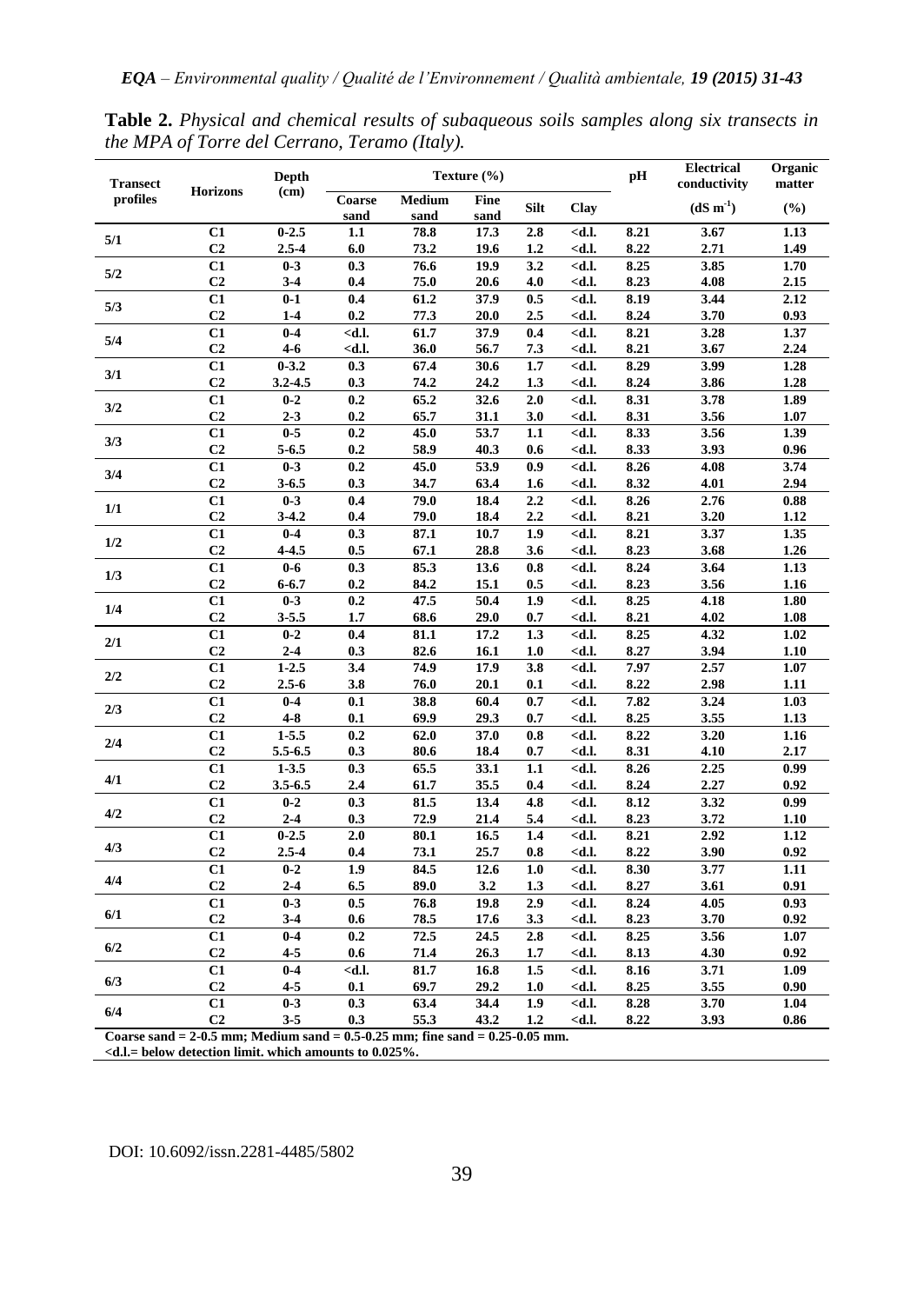*S. Cocco et al. / EQA, 19 (2015) 31-43*



### **Conclusions**

According to morphological and chemical characteristics of submerged soils found in the MPA of "Torre del Cerrano", we concluded that:

-submarine soils are important examples of pedogenesis led by animals that, with their bioturbation and the excretion of organics, foster the activity of a microbial population able to change sediments into soil;

-soils from the highly protected marine zone hosted a major biodiversity than those from the sub- and non-protected zones;

-there were no striking differences in terms of physical and chemical characteristics among protected, sub-protected and non-protected zones;

-we are confident that expanding soil studies till maritime territories with higher than 2.5 m bathymetry will provide important knowledge to the understanding of this ecosystems.

# **References**

ALLER R.C., ALLER J.Y. (1998) The effect of biogenic irrigation intensity and solute exchange on diagenetic reaction rates in marine sediments. Journal of Marine Research, 56: 905–936.

ALLER R.C. (1985) The importance of the diffusive permeability of animal burrow linings in determining marine sediment chemistry. Journal of Marine Research, 41:299–322.

ATKINSON R.J.A., TAYLOR A.C. (1988) Physiological ecology of burrowing decapods. Symposium of the Zoological Society of London, 59:201–226.

BERTICS V.J., SOHM J.A., TREUDE T., CHOW C.E.T., CAPONE D.G., FUHRMAN J.A., ZIEBIS W. (2010) Burrowing deeper into benthic nitrogen cycling: the impact of bioturbation on nitrogen fixation coupled to sulfate reduction. Marine Ecology Progress Series, 409:1–15. <http://dx.doi.org/10.3354/meps08639>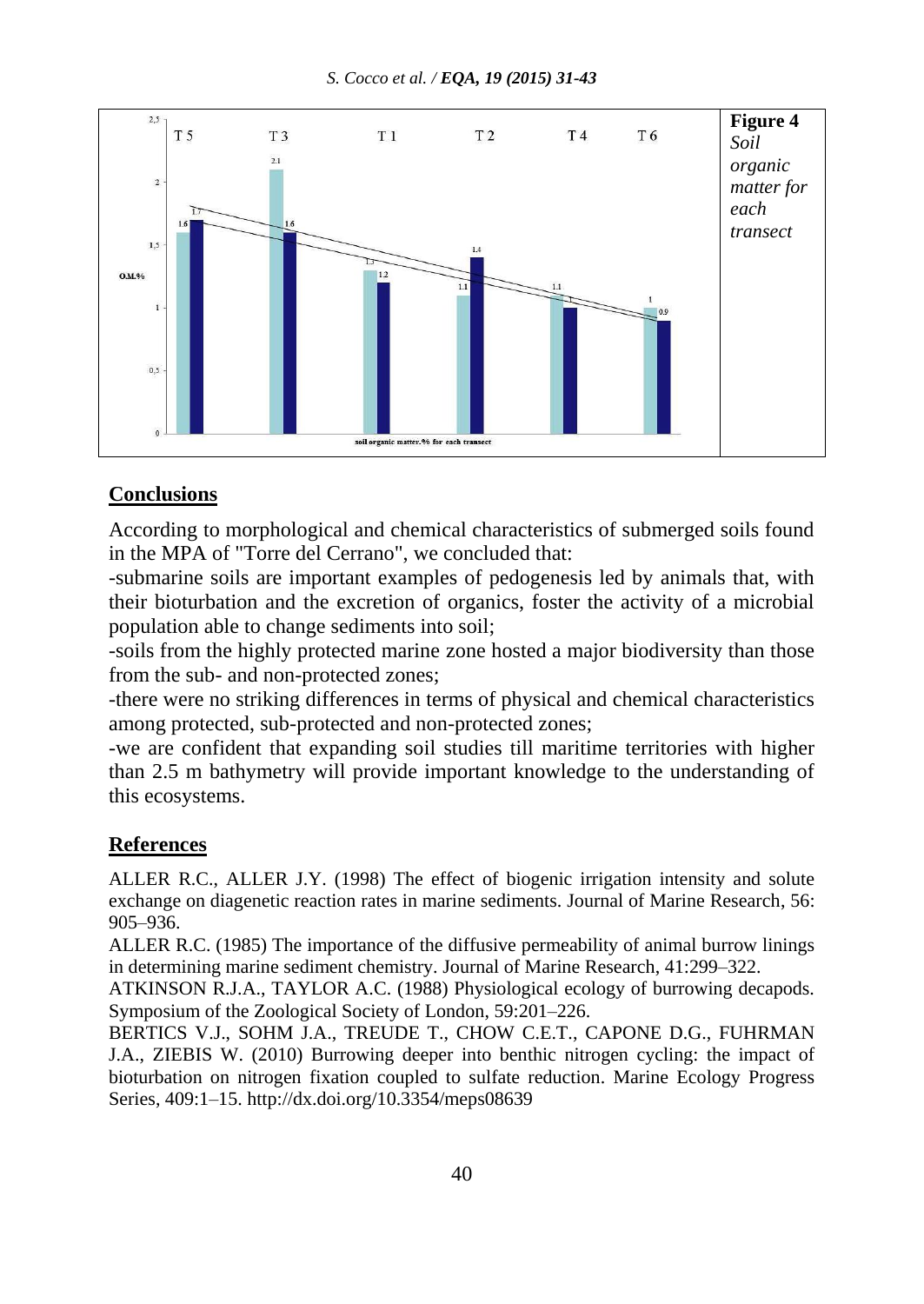BUCHANAN J.B., (1966) The biology of *Echinocardium cordatum* (Echinodermata: Spatangoidea) from different habitats. Journal of the Marine Biological Association of United Kingdom, 46:97-114.

CADÉE G.C. (2001) Sediment dynamics by bio-turbating organisms. In: Reise K. (Ed.), Ecological comparisons of sedimentary shores. Ecological studies, 151. Springer, Berlin.

DALEO P., FANJUL E., MENDEZ CASARIEGO A., SILLIMAN B.R., BERTNESS M.D., IRIBARNE O. (2007) Ecosystem engineers activate mycorrhizal mutualism in saltmarshes. Ecology Letters, 10:902–908.

DARWIN C. (1881) The formation of vegetable mould through the action of worms with observation on their habits. John Murray, London.

DAY P.R. (1965) Particle fractionation and particle- size analysis. In: Black C.A., Evans D.D., Ensminger L.E., White J.L., Clarck F.E. (Eds.). Methods of soil analysis. Part 1. Agron. Monogr. 9. ASA and SSSA, Madison, WI. pp. 545-567.

DE RIDDER C., JANGOUX M., DE VOS L. (1987) Frontal ambulacral and peribuccal areas of the spatangoid echinoid *Echinocardium cordatum* (Echinodermata): a functional entity in feeding mechanism. Marine Biology, 94:613–624.

DEMAS G.P., RABENHORST M.C. (1998) Subaqueous soils: a resource inventory protocol. Proceedings 16<sup>th</sup> World Congress of Soil Science, Montpellier, France. August 20–26, 1998. Symp. 7, on CD.

DEMAS G.P., RABENHORST M.C. (1999a) The soil–landscape paradigm in a submersed environment. 1999 Soil Science Society of America Annual Meeting, Salt Lake City, UT. Agronomy Abstracts, p. 267.

DEMAS G.P., RABENHORST M.C. (1999b) Subaqueous soils: pedogenesis in a submersed environment. Soil Science Society of America Journal, 63:1250–1257.

DEMAS G.P., RABENHORST M.C. (2001) Factors of subaqueous soil formation: a system of quantitative pedology for submersed environments. Geoderma, 102:189–204.

DEMAS G.P., RABENHORST M.C., STEVENSON J.C. (1996) Subaqueous soils: a pedological approach to the study of shallow water habitats. Estuaries, 19:229–237.

FANJUL, E., M.C. BAZTERRICA, M. ESCAPA, M.A. GRELA & O. IRIBARNE.(2011) Impact of crab bioturbation on benthic ûux and nitrogen dynamics of Southwest Atlantic intertidal marshes and mudûats. Estuarine, Coastal and Shelf Science, 92: 629-638.

FENCHEL T. (1969) The ecology of marine microbenthos IV. Structure and function of the benthic ecosystem, its chemical and physical factors and the microfauna communities with special reference to the ciliate protoza. Ophelia, 6:1-182.

FENCHEL T. (1996) Worm burrows and oxic microniches in marine sediments. 1. Spatial and temporal scales. Marine Biology, 127:289–295.

FORSTER S., GRAF G. (1995) Impact of irrigation on oxygen flux into the sediment: intermittent pumping by *Callianassa subterranea* and piston-pumping by *Lanice conchilega*. Marine Biology, 123:335–346.

FRANÇOIS F., GERINO M., STORA G., DURBEC J.P., POGGIALE J.C. (2002) Functional approach to sediment reworking by gallery-forming macrobenthic organisms: modeling and application with the polychaete *Nereis diversicolor*. Marine Ecology Progress Series, 229:127–136.

FRANÇOIS F., POGGIALE, J.C., DURBEC, J.P., STORA, G. (1997) A new approach for the modelling of sediment reworking induced by a macrobenthic community. Acta Biotheoretica, 45:295–319.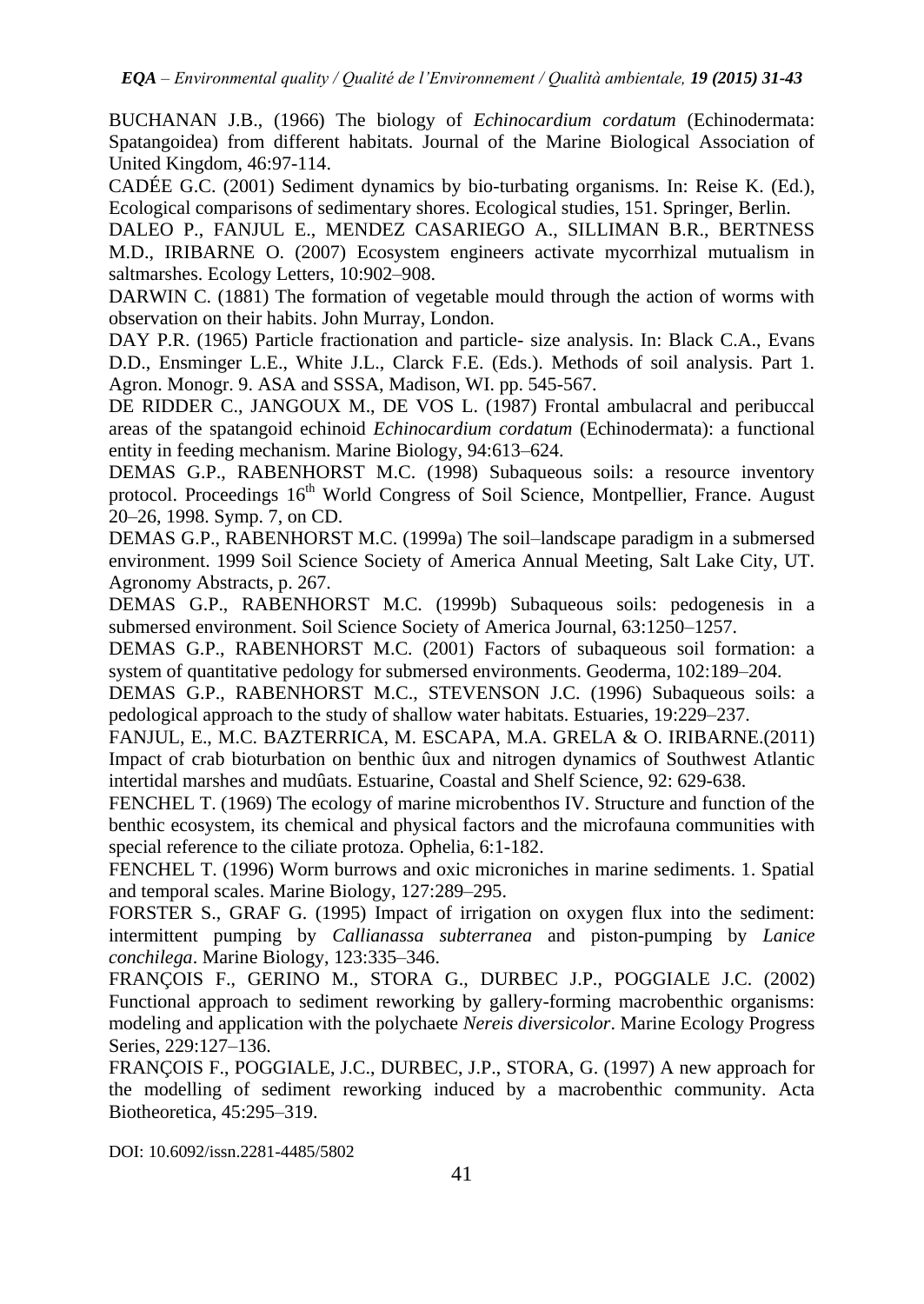GARDNER L.R., SHARMA P., MOORE W.S. (1987) A regeneration model for the effect of bioturbation by fiddler crabs on <sup>210</sup>Pb profiles in salt marsh sediments. Journal of Environmental Radioactivity, 5:25–36.

GÉRINO M., STORA G., FRANÇOIS-CARCAILLET F., GILBERT F., POGGIALE J. C., MERMILLOD-BLONDIN F., DESROSIERS G., VERVIER P. (2003) Macroinvertebrates functional groups in freshwater and marine sediments: a common mechanistic classification. Vie et Milieu, 53:221–231.

GUTIÉRREZ, J.L., JONES, C.G., (2006) Physical ecosystem engineers as agents of biogeochemical heterogeneity. BioScience, 56:227–236.

GRIFFIS R.B., SUCHANEK T.H. (1991) A model of burrow architecture and trophic modes in thalassinidean shrimp (Decapoda: Thalassinidea). Marine Ecology Progress Series, 79:171–183.

JONES C.G., LAWTON J.H., SHACHAK M. (1994) Organisms as ecosystem engineers. Oikos, 69:373– 386.

KANAZAWA K.I. (1995) How spatangoids produce their traces: relationship between burrowing mechanisms and trace structure. Lethaia, 28:211–219.

KRISTENSEN E. (2005) Interactions Between Macro- and Microorganisms in Marine Sediments. American Geophysical Union as part of the Coastal and Estuarine Studies, 60:228.

KRISTENSEN E., PENHA-LOPES G., DELEFOSSE M., VALDEMARSEN T., QUINTANA C.O., BANTA G.T. (2012) What is bioturbation? The need for a precise definition for fauna in aquatic sciences. Marine Ecology Progress Series, 446:285-302.

KRISTENSEN E., RABENHORST M.C. (2015) Do marine rooted plants grow in sediment or soil? A critical appraisal on definitions, methodology and communication. Earth-Science Reviews, 145:1–8.

LAWTON J.H. (1994) What do species do in ecosystems? Oikos, 71:367– 374.

LOHRER A.M., THRUSH S.F., HUNT L., HANCOCK N., LUNDQUIST C. (2005) Rapid reworking of subtidal sediments by burrowing spatangoid urchins. Journal of Experimental Marine Biology and Ecology, 321:155–169.

MARINELLI R.L., LOVELL C.R., WAKEHAM S.G., RINGELBERG D.B., WHITE D.C. (2002) Experimental investigation of the control of bacterial community composition in macrofaunal burrows. Marine Ecology Progress Series, 235:1-13.

MATSUI G.Y., RINGELBERG D.B., LOVELL C.R. (2004) Sulfate-reducing bacteria in tubes constructed by the marine infaunal polychaete *Diopatra cuprea*. Applied and Environmental Microbiology, 70:7053-7065.

PAPASPYROU S., GREGERSEN T., COX R.P., THESSALOU-LEGAKI M., KRISTENSEN E. (2005) Sediment properties and bacterial community in burrows of the ghost shrimp *Pestarella tyrrhena* (Decapoda: Thalassinidea). Aquatic Microbial Ecology, 38:181–190.

ROSENBERG R. (2001) Marine benthic faunal successional stages and related sedimentary activity. Scientia Marina, 65:107–119.

SCHOENEBERGER P., WYSOCKI D.A., BENHAM E.C.J. (2012) Field book for describing and sampling soils, Version 3.0. Natural Resources Conservation Service, National Soil Survey Center, Lincoln, NE.

SOIL SURVEY STAFF (2010) Keys to Soil Taxonomy.  $11<sup>th</sup>$  edition. United States Department of Agriculture & Natural Resources Conservation Service, Washington, DC.